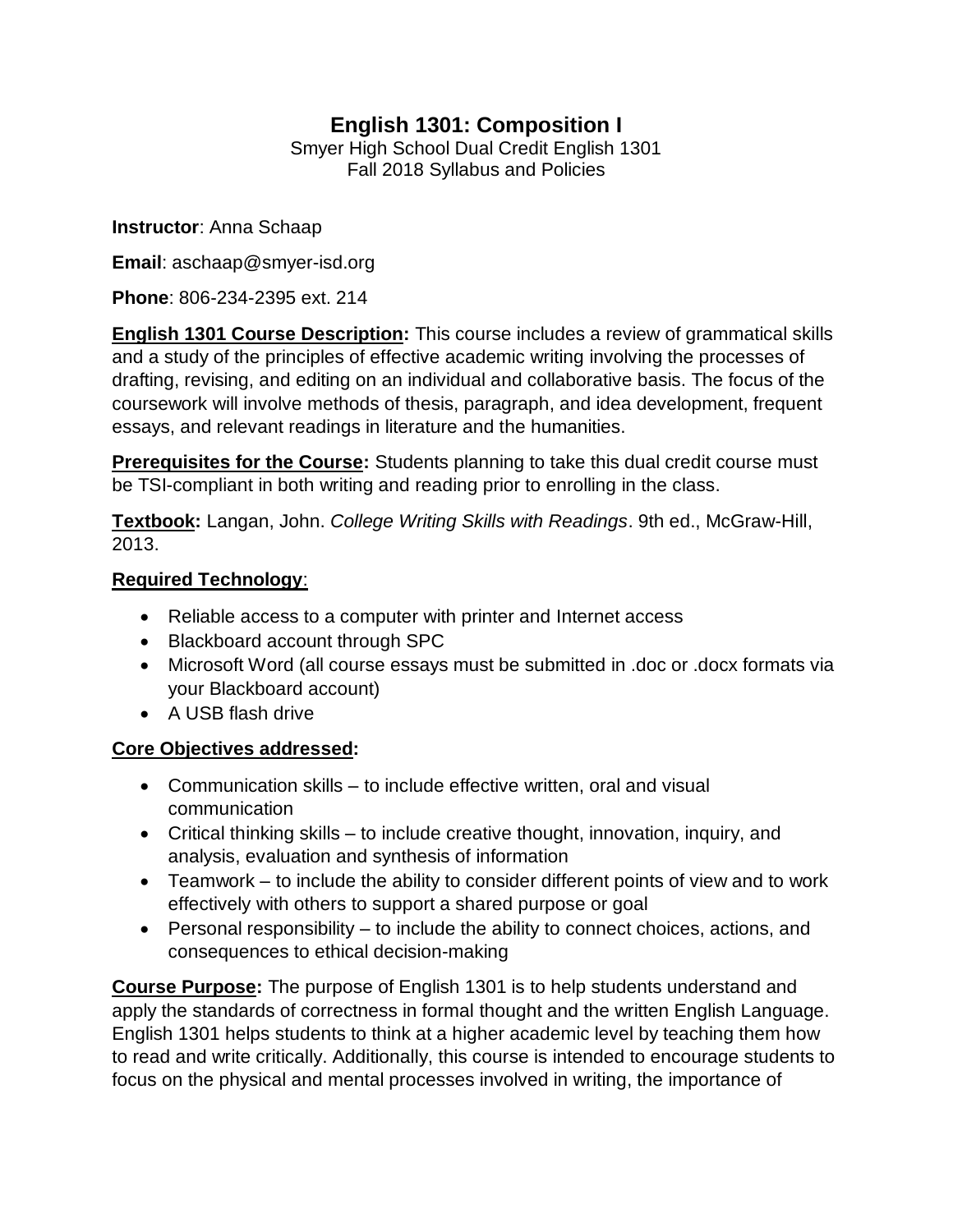appropriate diction and grammar, and the need for variation of rhetorical strategies among different styles and purposes of writing.

**Student Learning Outcomes:** Upon successful completion of the course, the student will show competence in the course objectives listed below:

- Understand that writing is an ongoing, interactive process that includes prewriting, writing, and revision
- Develop ideas with appropriate support and attribution
- Compose written essays using appropriate, cohesive, and logical structures and modes
- Write in a style appropriate to audience and purpose
- Apply the principles of logic, unity, development, and coherence to create papers that are focused and effective
- Write in a style appropriate to audience and purpose
- Use Edited American English, with correct mechanics and grammar, to compose academic essays
- Work collaboratively with classmates in order to complete peer review activities
- Read, reflect on, and respond critically to a variety of texts
- Complete a minimum of six 500-word essays

## **Course Requirements:**

- Be on time and regularly attend class
- Be responsible for the learning process, including preparation for class, such as reading and homework; participate in class discussions and ask relevant questions; obtain assignments/notes is you are absent; accept responsibility for not understanding or failing an assignment
- Be responsible for having an appropriate attitude and using appropriate language/comments in class; do not use condescending, inflammatory, or profane rhetoric, either verbal or written, in class
- Be respectful of our time in class by putting away cell phones and other devices
- Be willing to be prepared for class by completing all assigned outside readings prior to class; be willing to productively and positively take part in peer-review sessions in class
- Submit all assignments according to set due dates, formats, and stated requirements
- Avoid ALL forms of cheating and plagiarism on all assignments
- Ask questions when something is unclear

## **Grading:**

| Major Essays (six essays, including the final exam essay) | 70%    |
|-----------------------------------------------------------|--------|
| <b>Textbook Assignments/Sentence Skills Practice</b>      | 5%     |
| <b>Reading Quizzes</b>                                    | $10\%$ |
| Daily Work                                                | $10\%$ |
| Scholarship Essay, Resume, and Cover Letter               | 5%     |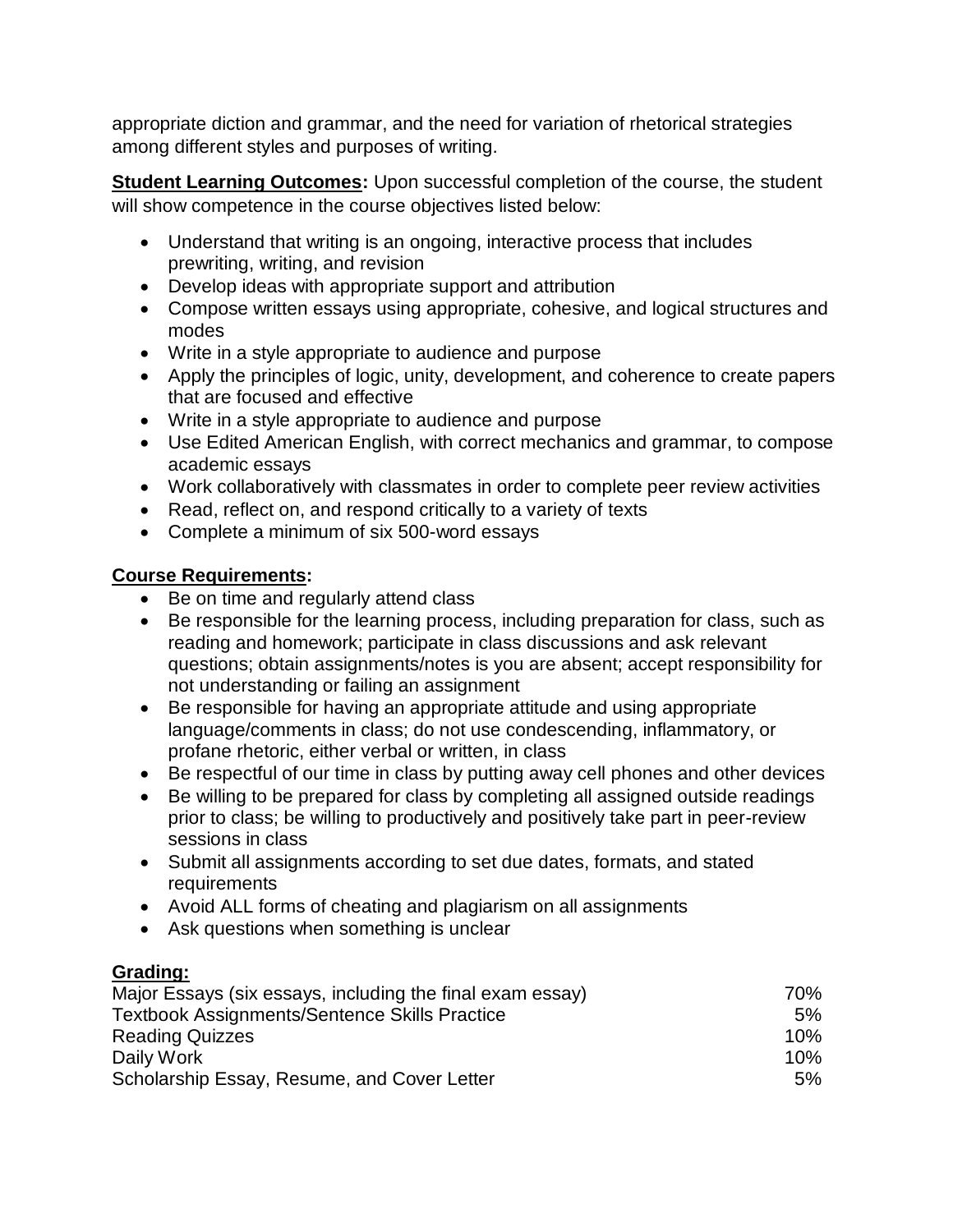#### **Major Essays Will Include:**

| <b>Writing Process Essay</b>  | 5%  |
|-------------------------------|-----|
| <b>Cause and Effect Essay</b> | 15% |
| <b>Compare/Contrast Essay</b> | 15% |
| <b>Argument Essay</b>         | 15% |
| <b>Descriptive Essay</b>      | 10% |
| Narrative Essay               | 10% |

#### **Essay Assessment Guidelines:**

- The "A" essay is perfectly formatted, with three of fewer spelling/wrong word and/or grammatical errors. It also has an excellent title, strong thesis, good transitions, and introduction that includes a hook, a thoughtful conclusion, and well-supported main points within the body paragraphs. The writing is active and intelligent; there are no sentence structure errors.
- The "B" essay contains all of the above with one or two additional errors.
- The "C" essay has a thesis, introduction, and conclusion, but lacks support and has multiple errors.
- The "D" essay contains one or more of the following problems: lack of a strong thesis, lack of a strong organizational pattern, weak introduction and/or conclusion, formatting errors, multiple spelling and grammatical errors, and/or sentence structure issues (fragments and run-ons).
- The "F" essay does not meet the requirements for a freshmen composition essay. Some examples include essays written on a topic that has not been approved, essays that do not meet the minimum word count, and those that are not written in the required format.

A writing assignment rubric explaining strengths as well as areas for necessary improvement will be completed and returned to you by the instructor for each submitted essay.

**Attendance Policy:** Although you are a student at Smyer High School, you should remember that you are also enrolled as a student at South Plains College for this course, and must adhere to the college's attendance guidelines. The following statement from the SPC General Catalog details your attendance expectations as a student this semester:

*[Students are expected to attend all classes in order to be successful in a course. The student may be administratively withdrawn from the course when absences become excessive as defined in the course syllabus.*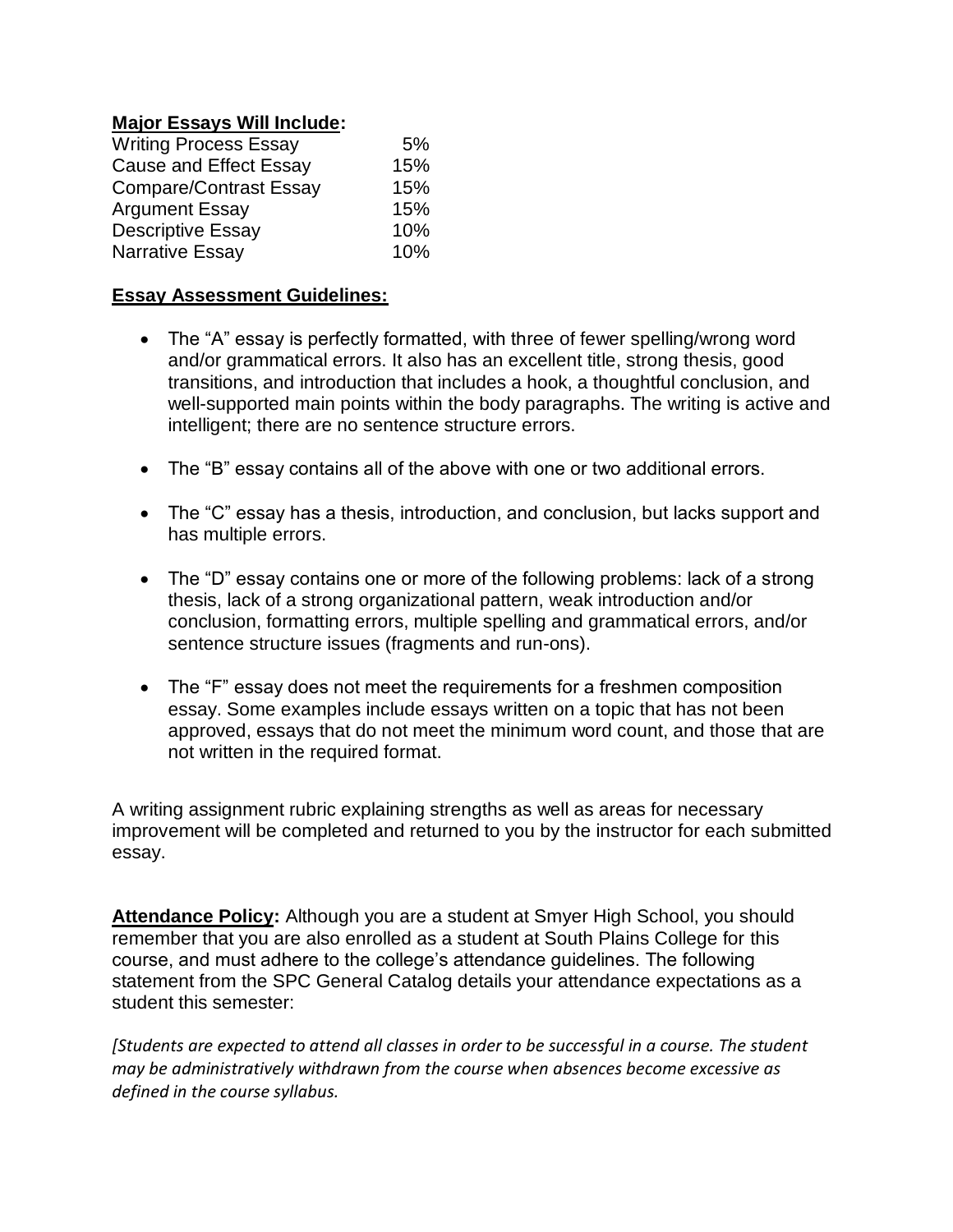*When an unavoidable reason for class absence arises, such as illness, an official trip authorized by the college or an official activity, the instructor may permit the student to make up work missed. It is the student's responsibility to complete work missed within a reasonable period of time as determined by the instructor. Students are officially enrolled in all courses for which they pay tuition and fees at the time of registration. Should a student, for any reason, delay in reporting to a class after official enrollment, absences will be attributed to the student from the first class meeting.* 

*Students who enroll in a course but have "Never Attended" by the official census date, as reported by the faculty member, will be administratively dropped by the Office of Admissions and Records. A student who does not meet the attendance requirements of a class as stated in the course syllabus and does not officially withdraw from that course by the official census date of the semester, may be administratively withdrawn from that course and receive a grade of "X" or "F" as determined by the instructor. Instructors are responsible for clearly stating their administrative drop policy in the course syllabus, and it is the student's responsibility to be aware of that policy.]*

Additionally, accumulating excessive zeroes in the course may result in your being dropped from the course with an X or F, depending on the situation. If you fail to turn in any essay or major assignment, you may be dropped from the course with either an X or F, based on my discretion.

### **Plagiarism and Cheating:**

As college students, you are expected to do your own work on all essays, projects, quizzes, etc. Failure to comply with this policy will result in an F for the assignment and may result in an F for the course if circumstances warrant it.

- $\triangleright$  Plagiarism typically includes the following:
- 1. Turning in an assignment that you have purchased, borrowed, or downloaded from another student, online site, or mail order service.
- 2. Cutting and pasting together information from books, websites, articles, etc. without providing appropriate documentation within your paper.
- 3. Using direct quotations (three or more words) from a source without documenting them as direct quotes by citing them.
- 4. Giving an in-text citation only at the end of a paragraph.
- $\triangleright$  Cheating includes the following:
- 1. Obtaining an exam by stealing it or discovering the content before it is given.
- 2. Using an unauthorized source during an exam (notes, textbook, text messaging, Internet).
- 3. Copying another student's work during an exam or on a homework assignment.

**Disability Statement**: Students with disabilities, including but not limited to physical, psychiatric, or learning disabilities, who wish to request accommodations in this class should notify the Disability Services Office early in the semester so that the appropriate arrangements may be made. In accordance with federal law, a student requesting accommodations must provide acceptable documentation of his/her disability to the